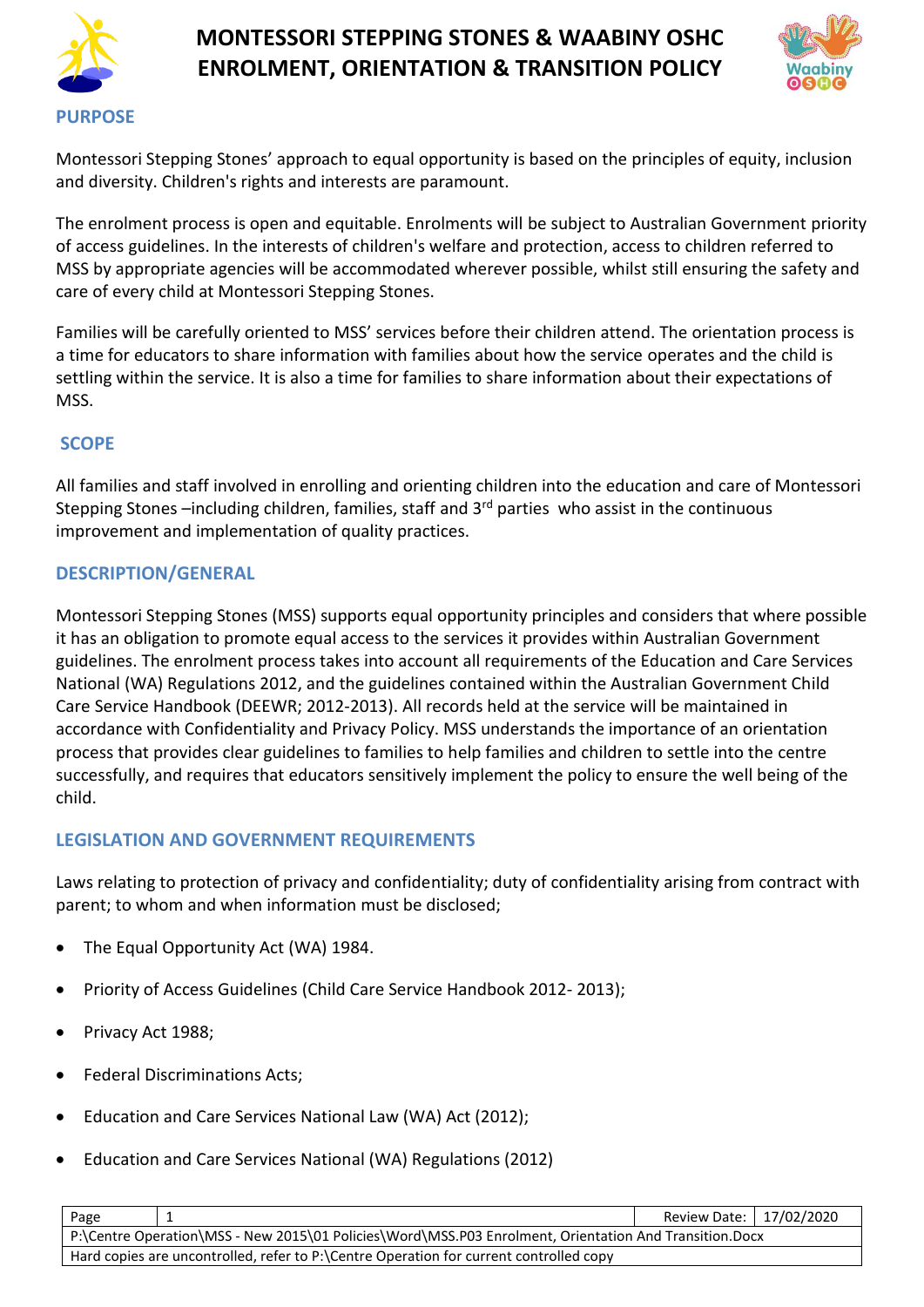



#### **CHILDREN'S NEEDS**

Support and comfort to settle into the services and establish new friendships and relationships with advocacy for every child's well-being and protection.

### **FAMILIES' NEEDS**

Enrolment for their child and their siblings with assistance in separating from their child; confidentiality and confirmation that their child has settled; service support in the event of needing additional or emergency care for their child; priority of access Australian Government Guidelines;

### **EDUCATOR/STAFF NEEDS**

Clearly explained enrolment process and opportunities to get to know families before children start full time care and parents supporting in introducing children to educators, staff, other children and the environment ; time to develop close professional relationships with families; support from referral agencies and information about custodial issues.

#### **MANAGEMENT NEEDS**

To provide a transparent enrolment process for all families to ensure an equal balance between sound management practices and individual rights.

Equal Opportunity principles will be observed in relation to access to the service for children, families and educators/staff. Refer also to Equal Opportunity Policy.

#### **ENROLMENTS**

Enrolments will be accepted according to the Australian Government 'Priority of Access'. Parents/guardians will be advised that families of children enrolled with third priority access may be required to alter their days or leave the service in order to provide a place for a higher priority child.

An enrolment form must be completed and submitted for each child being enrolled. Where enrolling families are not fluent in English, MSS will provide assistance where possible in their primary language. Prior to enrolment, families will be provided with a Parent & Family Handbook.

The following information will need to be provided on the enrolment form for each child:

- Full name , date of birth, address of the child;
- Name, address details of each parent of the child; any emergency contacts; any person nominated by the parent to collect the child from the service; any person authorised to consent to medical treatment or to authorise administration of medication to the child; any person authorised to give approval for an educator to take the child out of the centre;
- Details of court orders, parenting orders or plans;
- Details of court orders relating to the child's residence or contact with a parent or other person; Gender of the child;

| Page                                                                                                   |  | Review Date: 17/02/2020 |  |
|--------------------------------------------------------------------------------------------------------|--|-------------------------|--|
| P:\Centre Operation\MSS - New 2015\01 Policies\Word\MSS.P03 Enrolment, Orientation And Transition.Docx |  |                         |  |
| Hard copies are uncontrolled, refer to P:\Centre Operation for current controlled copy                 |  |                         |  |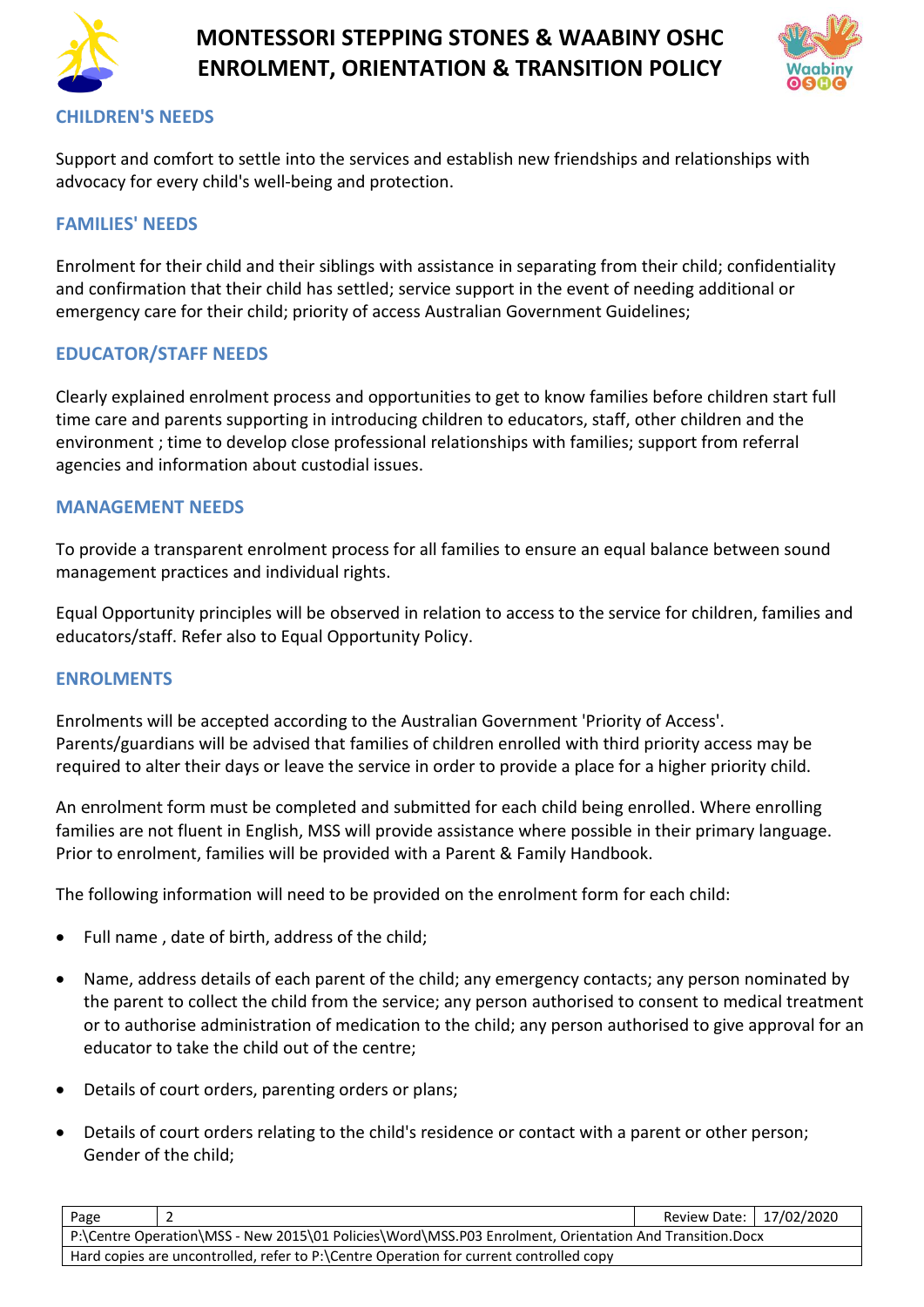



- Language used in the child's home;
- Cultural background of the child and child's parents;
- Any special considerations for the child e.g. cultural, religious or dietary requirements or additional needs;
- Authorisations for the service to seek medical treatment for the child from a registered medical practitioner, hospital or ambulance service; and transportation of the child by an ambulance service;
- Authorisation for the service to take the child on regular outings;
- Name, address and telephone number of the child's registered medical practitioner or medical service; Child's Medicare number (if available);
- Details of any specific healthcare needs of the child including any medical condition;
- Details of any allergies or anaphylaxis diagnosis;
- Any medical management plan or anaphylaxis management or risk minimisation plan;
- Details of dietary restrictions for the child;
- Immunisation status of the child:

At enrolment parents are encouraged to provide any further information about their child as it will support continuity of care between home and MSS.

The MSS.P01 Confidentiality & Privacy policy which details the name and contact details of the service; the fact that enrolling parents/guardians are able to gain access to their information; why the information is collected; the organisations to which the information may be disclosed; any law that requires the particular information to be collected; and the main consequences for not providing the required information, is provided at the time of enrolment.

Parents are encouraged to update their children's enrolment information regularly, and as needed. This can be done via email to management, or notification via the Xplor system.

If a place is not immediately available at the service the family may be put onto a waiting list. At this stage they will be asked to complete and submit an enrolment form. Once entered onto the waiting list it is necessary for the family to contact MSS at the end of each month to confirm their continued wish to remain on the list. When a place becomes available the family will be contacted by the nominated supervisor/ coordinator and enrolment may proceed.

| Page                                                                                                   |  | Review Date: 17/02/2020 |  |
|--------------------------------------------------------------------------------------------------------|--|-------------------------|--|
| P:\Centre Operation\MSS - New 2015\01 Policies\Word\MSS.P03 Enrolment, Orientation And Transition.Docx |  |                         |  |
| Hard copies are uncontrolled, refer to P:\Centre Operation for current controlled copy                 |  |                         |  |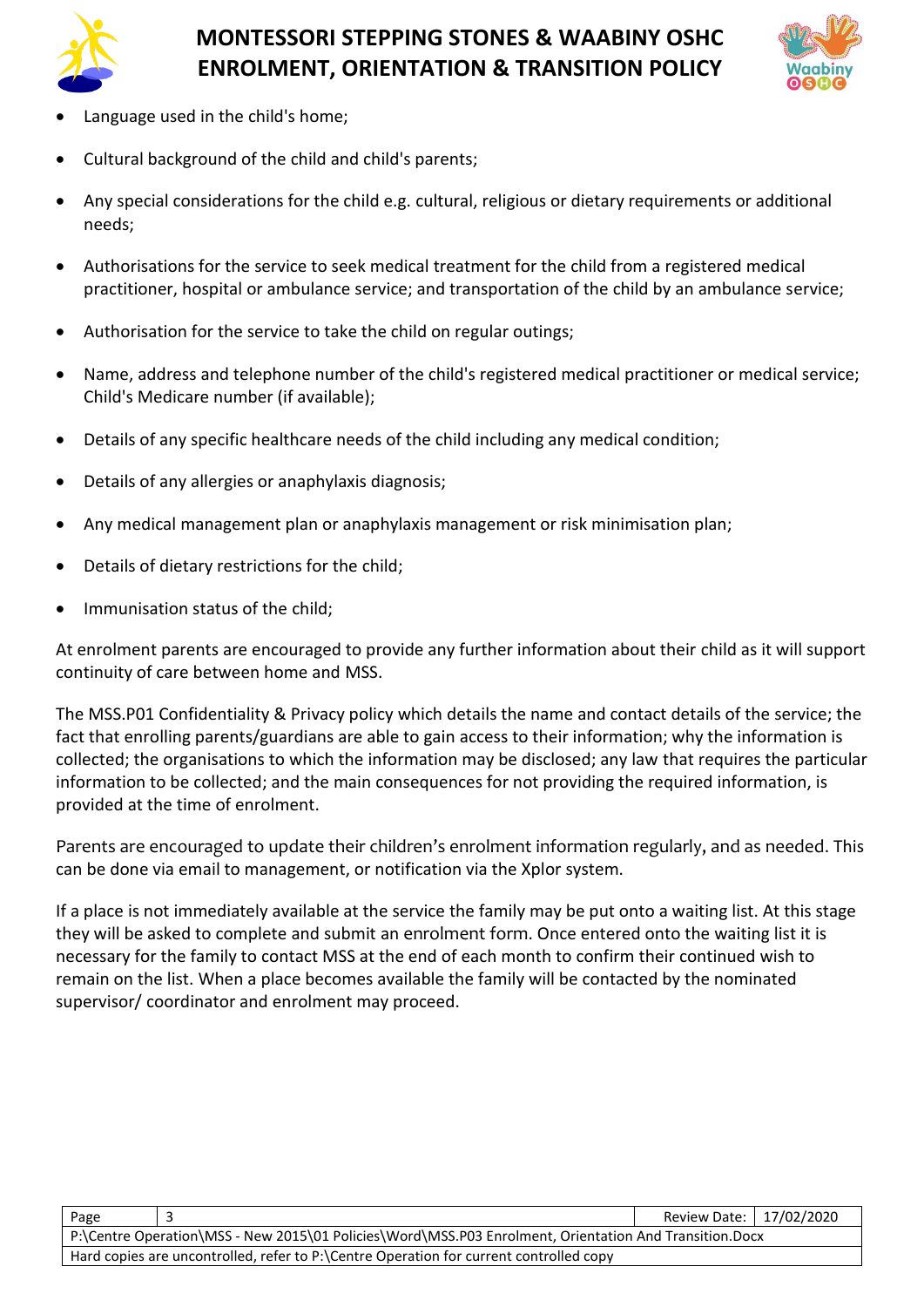



Exclusion of children from the service due to behaviour issues will only occur after all other avenues of communication and support have been exhausted and when:

- professional advice confirms a child is in psychological danger as a result of an unusually prolonged inability to settle into care away from the parent/guardian, or
- a child puts the majority of children at risk through inappropriate behaviour. (Also refer to Behaviour Management Policy.)

For exclusion policy due to non-immunisation and infectious diseases refer to Health, Hygiene and Infection Control Policy.

Subject to any state/territory or federal equal opportunity legislation, MSS reserves the right to exclude a child from the education and care service for any reason connected to the welfare of the child and the welfare of educators/staff and other children or families who use MSS services.

Children who are not enrolled must only be present at the service on a temporary basis, and under the direct supervision of their parent/guardian or other responsible adult.

#### **REFERRALS**

Referral agency officers will be required to provide verifiable identification before being admitted to MSS

Montessori Stepping Stones (MSS) will determine a threshold to the number of children with special needs that the service is able to appropriately care for.

Where it is determined the service cannot accept a referred child the referring agency will be advised to contact DEEWR or the Child Care Access Hotline 1800 670 305 for alternative venues.

Acceptance of a referral will be dependent upon:

- MSS having the required resources to appropriately care for the child(ren);
- completion of a Referral Form;
- a visit from the referring agency (case manager) to provide information about the referral;
- clarify any special conditions of enrolment;
- provide necessary details about the child(ren)'s care arrangements including foster care details;
- determine a suitable orientation process (child to MSS / staff to children's needs);
- reach agreement in regard to the cost for providing care and any special requirements e.g. transport, clothing, food etc.;
- subsequent enrolment according to MSS's usual enrolment procedure;
- ensure that children are enrolled with the Child Care Management System (CCMS) before care commences;

| Page                                                                                                   |  | Review Date: 17/02/2020 |  |
|--------------------------------------------------------------------------------------------------------|--|-------------------------|--|
| P:\Centre Operation\MSS - New 2015\01 Policies\Word\MSS.P03 Enrolment, Orientation And Transition.Docx |  |                         |  |
| Hard copies are uncontrolled, refer to P:\Centre Operation for current controlled copy                 |  |                         |  |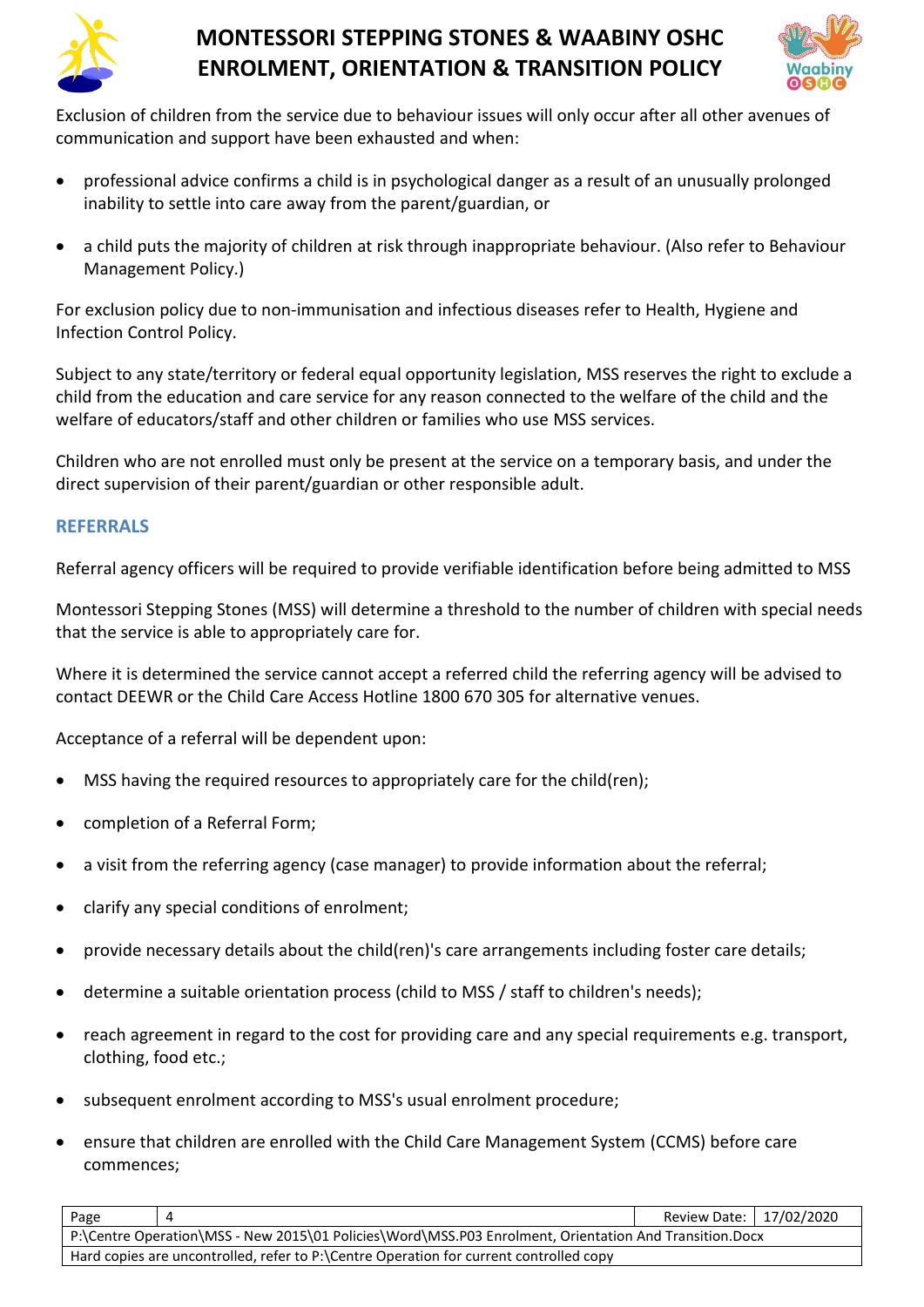



• agreement to a debriefing from the case manager at the conclusion of the referral period.

MSS will determine a fee schedule for referrals which includes contingencies for extra ordinary arrangements such as payment for special transport, clothing and food, and additional educator/staff support.

The referral agency will be invoiced for the agreed cost of providing care determined during the case manager's visit to MSS.

Montessori Stepping Stones (MSS) will ensure the strictest confidentiality in relation to information about referred children at all times. Access to confidential information will only be given on a need to know basis. However, educators involved in the care of referred children will be provided with information that is considered to be essential to ensure the safety and protection of both the referred child(ren) and other children in care.

## **ORIENTATION**

Montessori Stepping Stones will provide options for orientation to the centre and its services for families which may include:

- Inviting new families to visit the service with their child at times that suit them, to familiarise families with the services prior to the child's attendance.
- Providing all new families with a conducted tour of the premises which will include introductions to other educators/staff and children at the service, and highlights specific policies and procedures that families need to know about MSS' services.
- Ensuring each family has a copy of the Parent & Family Handbook and an opportunity to have any questions answered.
- Giving family members the opportunity to stay with their child during the settling in process.
- Ensuring all new families are encouraged to share information about their child and any concerns, doubts or anxieties they may have in regard to enrolling their child at MSS.
- When children first attend MSS the needs of both families and children will be respected. Parents/guardians will be encouraged to remain with their child when delivering or collecting them for as long a period as the parent/guardian and/or educators feel may be necessary to ensure the child's wellbeing. The parent/guardian will be encouraged to telephone MSS during the day for reassurance that their child has settled in. Educators will make a special point of discussing the child's day with the family when they come to collect the child.
- Families will be assisted to develop a routine for saying goodbye to their child.
- Children who are distressed at separating from their family will be comforted by the educator, and closely observed and offered reassurance until they are settled.
- MSS will always consider the feelings and time constraints that families may have in regard to participating in orientation processes and aim to make the experience a positive and welcoming introduction to the service.

| Page                                                                                                   |  | Review Date: 17/02/2020 |  |
|--------------------------------------------------------------------------------------------------------|--|-------------------------|--|
| P:\Centre Operation\MSS - New 2015\01 Policies\Word\MSS.P03 Enrolment, Orientation And Transition.Docx |  |                         |  |
| Hard copies are uncontrolled, refer to P:\Centre Operation for current controlled copy                 |  |                         |  |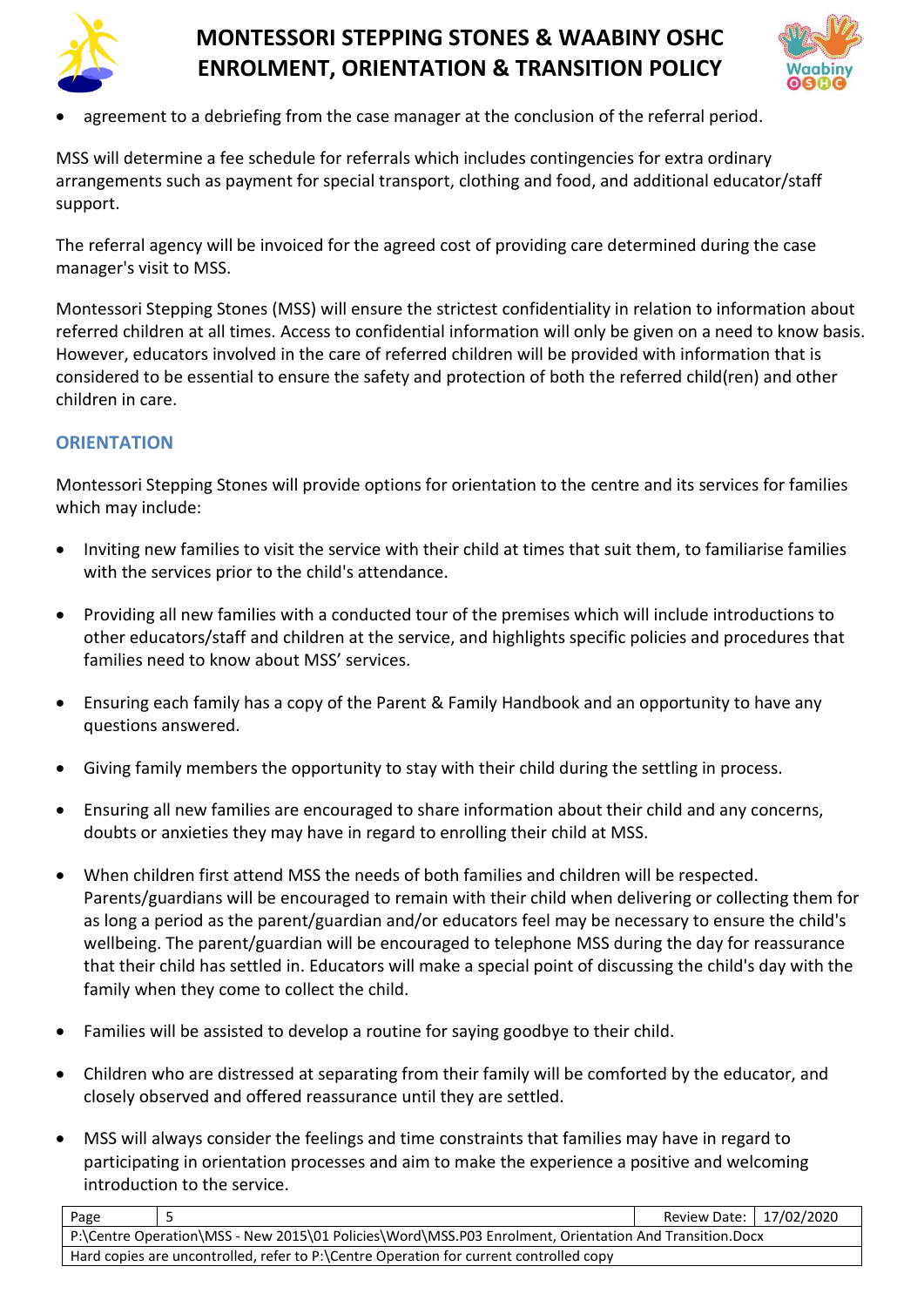



- MSS will use an orientation checklist to ensure that every important aspect of the centre's operations and procedures is discussed with the new family.
- At Waabiny OSHC, currently enrolled children will be encouraged to assist new children by introducing them to their friends and the routines of group, and acting as a 'buddy' for the new comer's first few weeks.

### **TRANSITION**

- Transitions between rooms will generally be completed by the time the child has reached the minimum age for the new environment, except where there are developmental or social issues which would be exaggerated by the process.
- Any issues which would prevent a child from transitioning to the new environment must be discussed with the parents and/or guardians, and management. Clear strategies for helping the child overcome any problems should be implemented following these discussions.
- Educators are encouraged to support the transitioning child, or children, for a short period of time in the new environment, to ensure that they settle in.
- Transitions will be discussed between the leaders of each environment, and occur at times, and for durations, as set out in the tables below:

| Nido to Nica $-$ transition to be complete by age 2 years |                                                                                                                                                                                                                             |  |  |
|-----------------------------------------------------------|-----------------------------------------------------------------------------------------------------------------------------------------------------------------------------------------------------------------------------|--|--|
| 1 year, 10 months                                         | Visits to Nica once or twice weekly, for the morning Montessori routine 9:30 -<br>$10:30$ am                                                                                                                                |  |  |
|                                                           | As the child begins to become familiar with the new environment, begin to<br>increase the number of days for visits, and increase the duration of the visit to<br>include outdoor play time                                 |  |  |
| 1 year, 11 months                                         | Half day transitions initially, which includes the morning Montessori routine,<br>outdoor play time and lunch<br>Building up to whole day transitions based on the child's progress with settling<br>in the new environment |  |  |

| Page                                                                                                   |  | Review Date:   17/02/2020 |  |
|--------------------------------------------------------------------------------------------------------|--|---------------------------|--|
| P:\Centre Operation\MSS - New 2015\01 Policies\Word\MSS.P03 Enrolment, Orientation And Transition.Docx |  |                           |  |
| Hard copies are uncontrolled, refer to P:\Centre Operation for current controlled copy                 |  |                           |  |